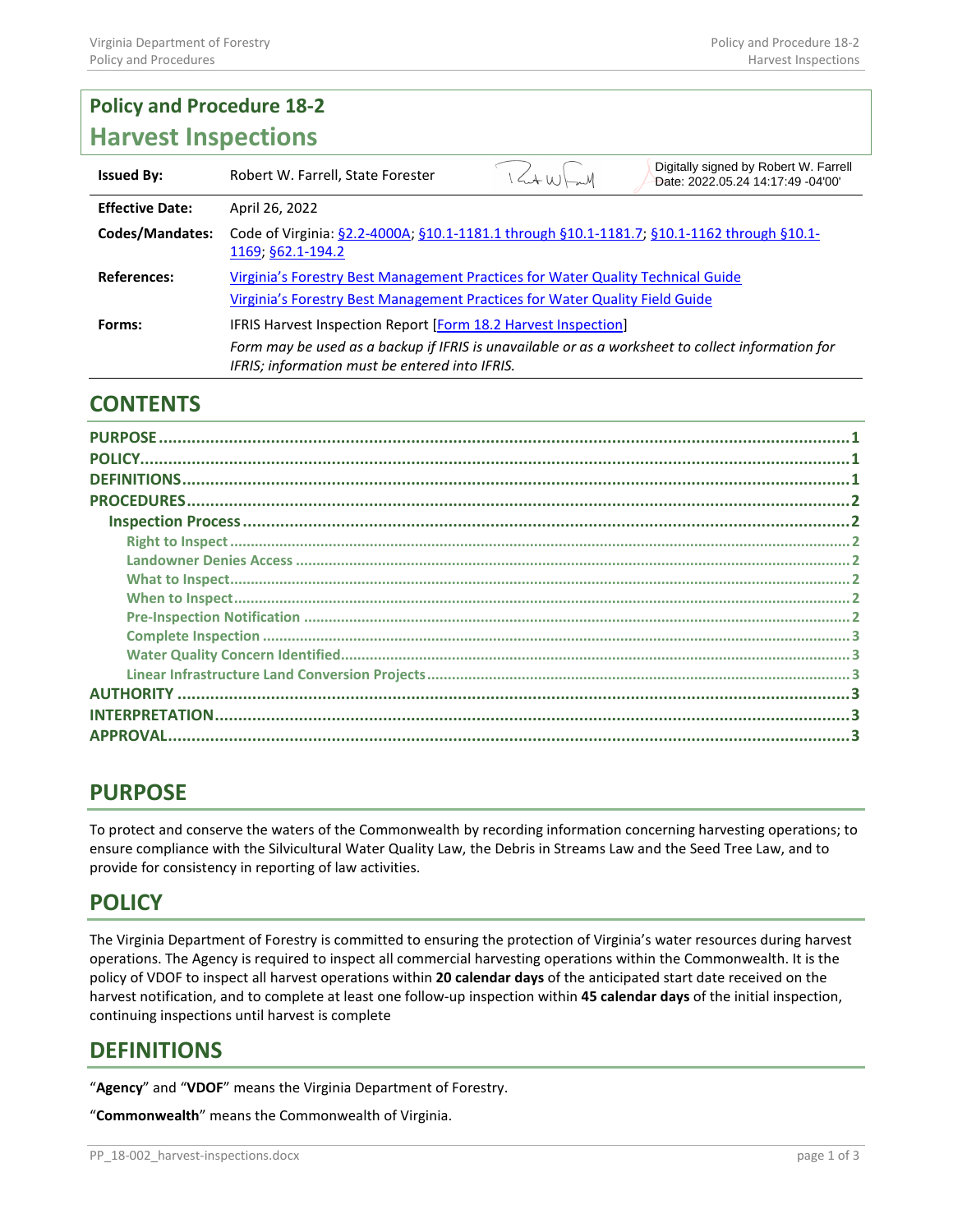""**Linear Infrastructure Land Conversion Project**" means any man-made project such a roads and highways, power lines, pipelines, etc., that creates extensive linear intrusions into forested ecosystems and which results in the conversion of land use from forest to some other use.

"**Operator**" means any person that operates or has operated or exercises or has exercised control over any silvicultural activity.

"**Owner**" means any person that (i) owns or leases land on which silvicultural activity occurs or has occurred or (ii) owns timber on land on which silvicultural activity occurs or has occurred.

# <span id="page-1-0"></span>**PROCEDURES**

## <span id="page-1-1"></span>**Inspection Process**

### <span id="page-1-2"></span>**Right to Inspect**

The Silvicultural Water Quality Law authorizes the State Forester or his designee to inspect harvest operations to determine if the activity is causing or likely to cause pollution.

### <span id="page-1-3"></span>**Landowner Denies Access**

If the landowner denies access to the property, the VDOF inspector will not attempt to inspect the site and leave the property immediately. The VDOF inspector will report the matter to the regional water quality engineer who will contact the local magistrate to obtain an inspection warrant to perform the inspection as required by the Code of Virginia  $(§10.1-$ [1181.1 through §10.1-1181.7\)](http://law.lis.virginia.gov/vacodefull/title10.1/chapter11/article12/).

If the magistrate denies the warrant request, the water quality engineer will notify the regional forester. The regional forester will contact the water quality program manager for further legal action.

### <span id="page-1-4"></span>**What to Inspect**

- ♦ Area field staff will inspect all non-industrial private, industrial and state-owned forestland commercial harvesting operations where VDOF has received a harvest notification.
- ♦ Area field staff will also inspect other known harvesting operations during normal work activities as identified.

#### <span id="page-1-5"></span>**When to Inspect**

- ♦ Complete the initial harvest inspection within **20 calendar days** of the anticipated start date received on the notification.
- ♦ Complete at least one follow-up inspection within **45 calendar days** of the initial inspection, continuing inspections until harvest is complete.

#### <span id="page-1-6"></span>**Pre-Inspection Notification**

Area field staff are required to make a reasonable attempt to notify the appropriate landowner(s) of the parcel(s) **prior to inspection**.

- ♦ Attempt to notify the landowner(s) **in person and by letter** if the landowner lives on the contiguous or adjacent property where the inspection will occur.
- ♦ Notify the landowner(s) by letter (not in person) in the event the landowner does not live within close proximity to the location or if the inspector is unaware of the landowner's home location.
- ♦ If the logging notification does not provide the landowner's proper contact details, the inspector will not attempt to mail the letter but will still attempt to notify the landowner in person as described above.
- ♦ Send an inspection notification letter to all landowners and timber owners whose contact information is provided by the logger as a part of the harvest notification. The regional program support technician will mail the letter(s).